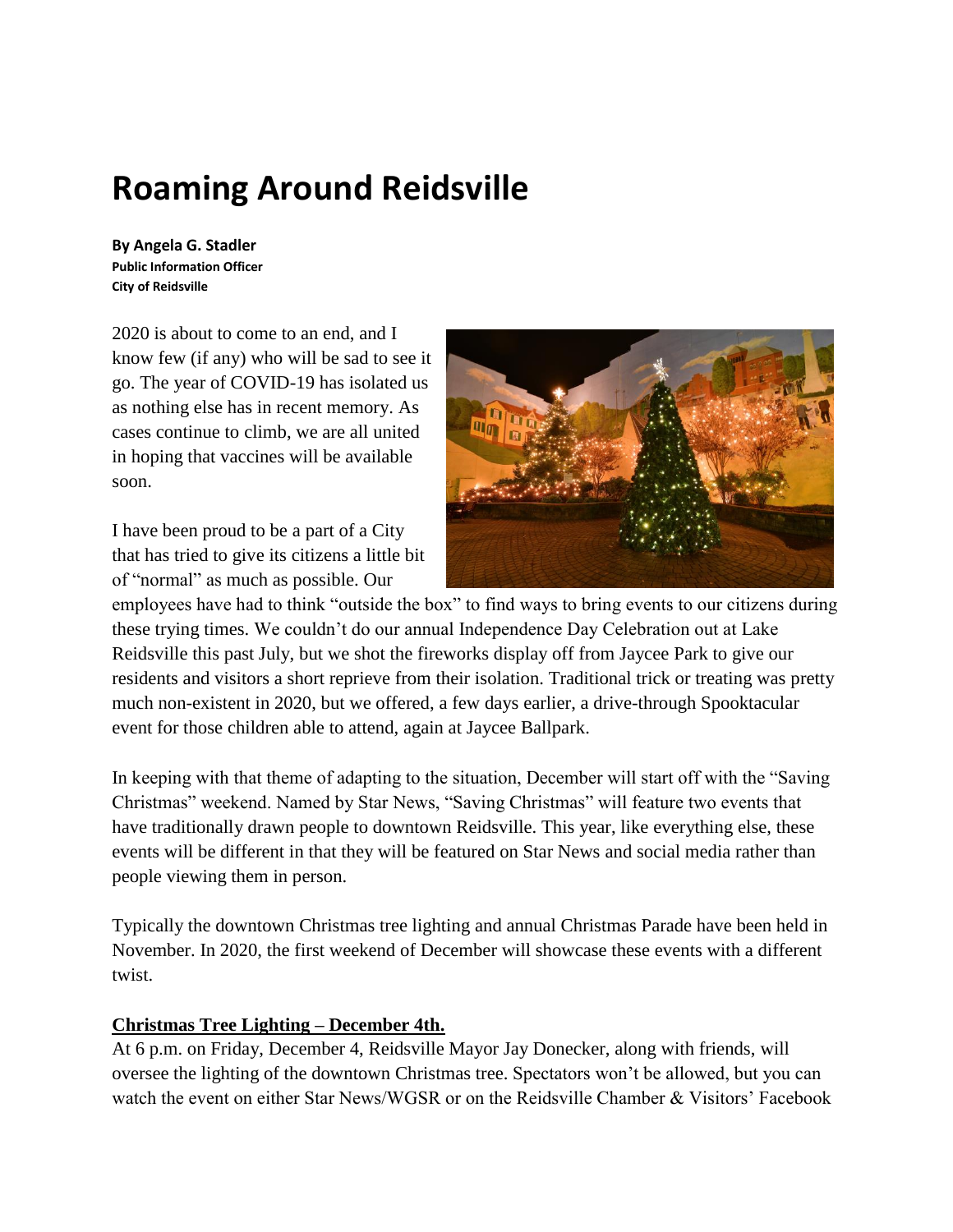Live page. Veronica Jones will provide us with a Christmas song while the Academy of Dance will provide some entertaining dance routines to put us in the holiday spirit. And we are expecting TRE, our TEAM REIDSVILLE Elf, to put in an appearance. We may even get a few encouraging words from the big guy in the red suit as well.

## **Christmas Parade – December 6th.**

This year we won't see the usual Christmas Parade sponsored by Star News traveling northward on Scales Street, but the local television station is encouraging residents to decorate their vehicles and gather in the parking lot behind City Hall & the Police Department. One of the reasons the 5 p.m. start time was selected was to give participants the opportunity to decorate their vehicles in lights. The cars, trucks and more will drive southward on Scales Street to disband at Williams Street. While short, this route will allow the decorated cars to travel through the "R" and past Star News, which will broadcast their "Saving Christmas" parade. Yes, it won't quite be the same since people won't be watching from the edge of Scales Street but instead, will watch from the safety of their homes. That is just one of the prices we have to pay in 2020. The parade will begin at 5 p.m. on Sunday, December 6. Contact WGSR if you are interested in participating.

# **Walking Story Book –** *When Winter Comes***.**

Also, last month downtown businesses participated in a Walking Story Book project that began at the Reidsville Public Library and focused on the children's book, *Gracias, Thanks*. The Walking Story Book continues in December based on the children's book, *When Winter Comes*. Pages from the book are displayed in participating stores downtown. Once you complete the walk, you can fill out the supplied bookmark and take it back to the library to be entered into a drawing to receive a free copy of the book.

# *Polar Express* **Drive-In Movie – December 12th .**

But that's not all. You can take a ride on the "Polar Express" with a free viewing of the movie on Saturday, December 12, at 6:30 p.m. in the parking lot behind City Hall in downtown Reidsville. The Reidsville Downtown Corporation is hosting the drive-in movie, but this event is limited. You have to sign up in advance by reserving your spot on Eventbrite at this link, bit.ly/2UuoR1J. Kids are encouraged to come in their PJs. The Downtown Dog House, Kelly's Kitchen and Sip Coffee will be on site with food while Santa will also make an appearance. Each child will get a bagged craft to enjoy as well as a free book provided by the Rockingham County Partnership for Children. The gate opens at 5:30 p.m. but again, you must register since space is limited.

#### **Enjoy the Season!**

While crowd gathering is frowned upon in the year of COVID-19, you can still walk downtown with your family and enjoy the beautifully decorated windows of our downtown businesses. One